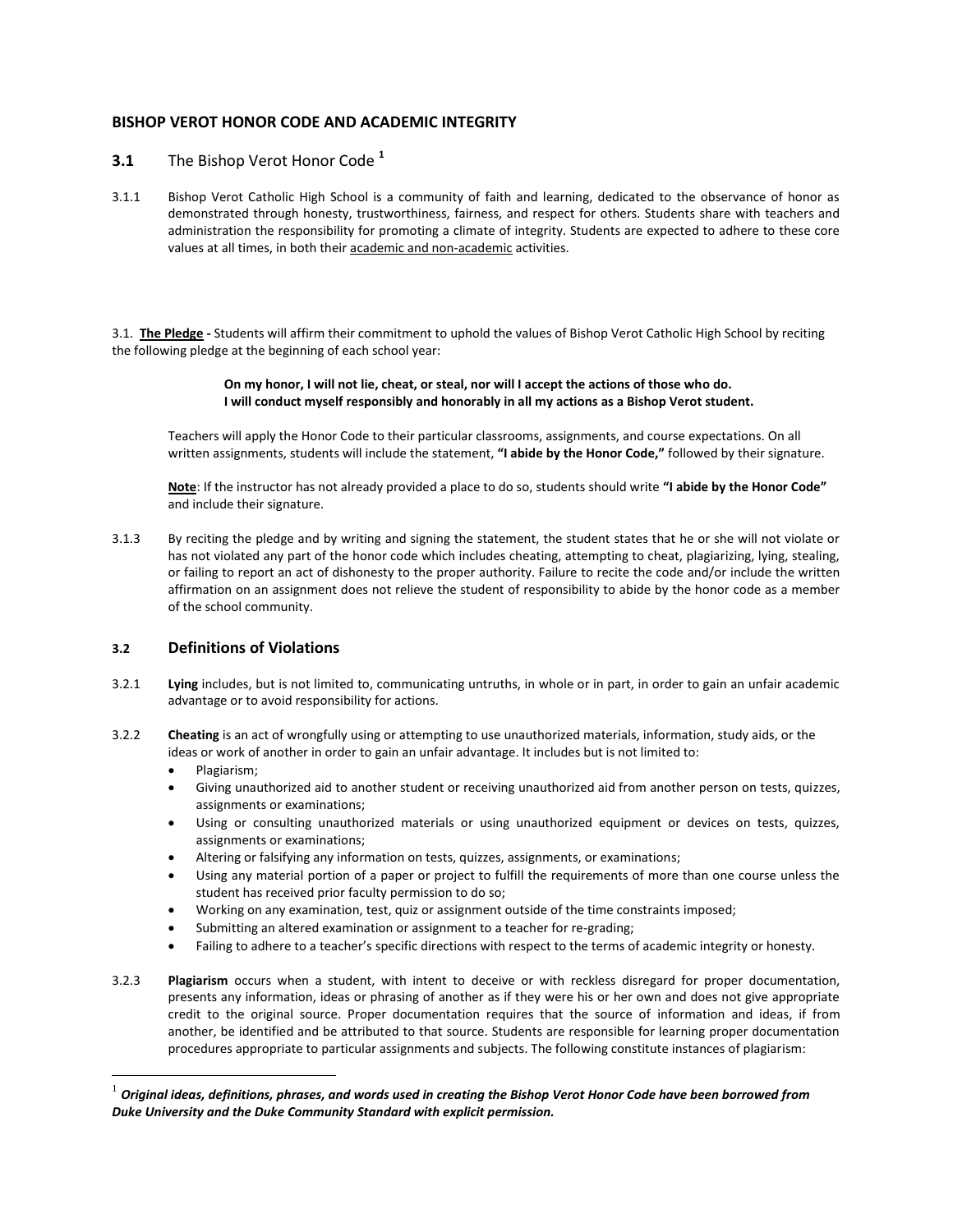- Copying from published sources without adequate documentation;
- Obtaining or purchasing a pre-written paper (either by mail or electronically);
- Allowing or paying someone to write a paper and submitting the paper as his or her own;
- Submitting another person's unpublished work as his or her own, either with or without permission;
- Copying assignments, lab projects, workbooks, or any other work from another student, with or without the consent of that student, inside or outside of class.

Note: For cooperative or group work to be acceptable under the Honor Code, the teacher must specifically define the assignment as such. Otherwise the student is to assume that the work must be done individually. Each teacher will address the Honor Code as it pertains to his/her class in the course syllabus.

- 3.2.4 **Stealing** is an act of intentionally taking or appropriating the property of another, including academic work, without consent or permission and with the intent to keep or use the property without the permission of the owner or the rightful possessor [see also **Section 7.12**].
- 3.2.5 **Providing unauthorized aid to a classmate**. Students permitting classmates to cheat or copy their work, or sharing resources in a manner not specifically authorized by the teacher, are in violation of the Honor Code and are themselves guilty of cheating [see **Section 3.2.2**]. Such students will be subject to punishments equal to those given for cheating or plagiarizing.
- 3.2.6 **Failure to Report**. A student who has direct knowledge of a potential case of academic dishonesty or any other violation of the Honor Code is bound by honor to report this information, not for the purpose of gaining an advantage, but to preserve and promote a climate of integrity at Bishop Verot.

## **3.3 The Honor Code and Academic Integrity**

The Bishop Verot Honor Code focuses on both personal and academic integrity. In addition to academic matters that are obvious, other examples include, but are not limited to:

- 3.3.1 **Shared work on homework assignments and projects**. Students are responsible for understanding the level of sharing or group work with others that is allowed. Students must not use the same or similar work for more than one assignment (e.g., for papers in two different classes) without explicit, prior permission from both teachers.
- 3.3.2 **Discussing tests and exams**. Students are forbidden to discuss anything about tests and exams (length, difficulty, etc.) with other students until after everyone has taken the test, including students who may have been absent on the testing day.
- 3.3.3 **Studying from old tests, homework, and lab exercises**. Students are responsible for understanding from teachers which materials may be used, and to be sure those materials are equally available to all.
- 3.3.4 **Use of library and other study materials**. As community property, the library is to be treated with respect at all times, posted rules obeyed, and an atmosphere conducive to quiet study maintained. Materials are to be used so that they will remain in good condition and equally accessible for others.
- 3.3.4.1 **Use of computers**. Use of computers by students is a privilege and is permitted for school-related work. Students must observe the priorities for computer use, avoid monopolizing internet access, abide by copyright laws, and fulfill all school and diocesan conditions for technology use [see **Section 8.16**].

### **3.4 The Honor Code beyond Academics**

The Bishop Verot Honor Code includes responsible and honorable conduct in all actions. This extends beyond academic issues to include personal conduct during and outside of school hours, on field trips, at athletic events whether home or away, at dances, and any conduct off campus that would be considered immoral or illegal. Students represent Bishop Verot even when they are away from school or on "personal time," and are expected to conduct themselves in a manner that reflects positively on their families, their school, and their classmates. [Applications of the Honor Code beyond academics appear in **Section VII: DISCIPLINE**.]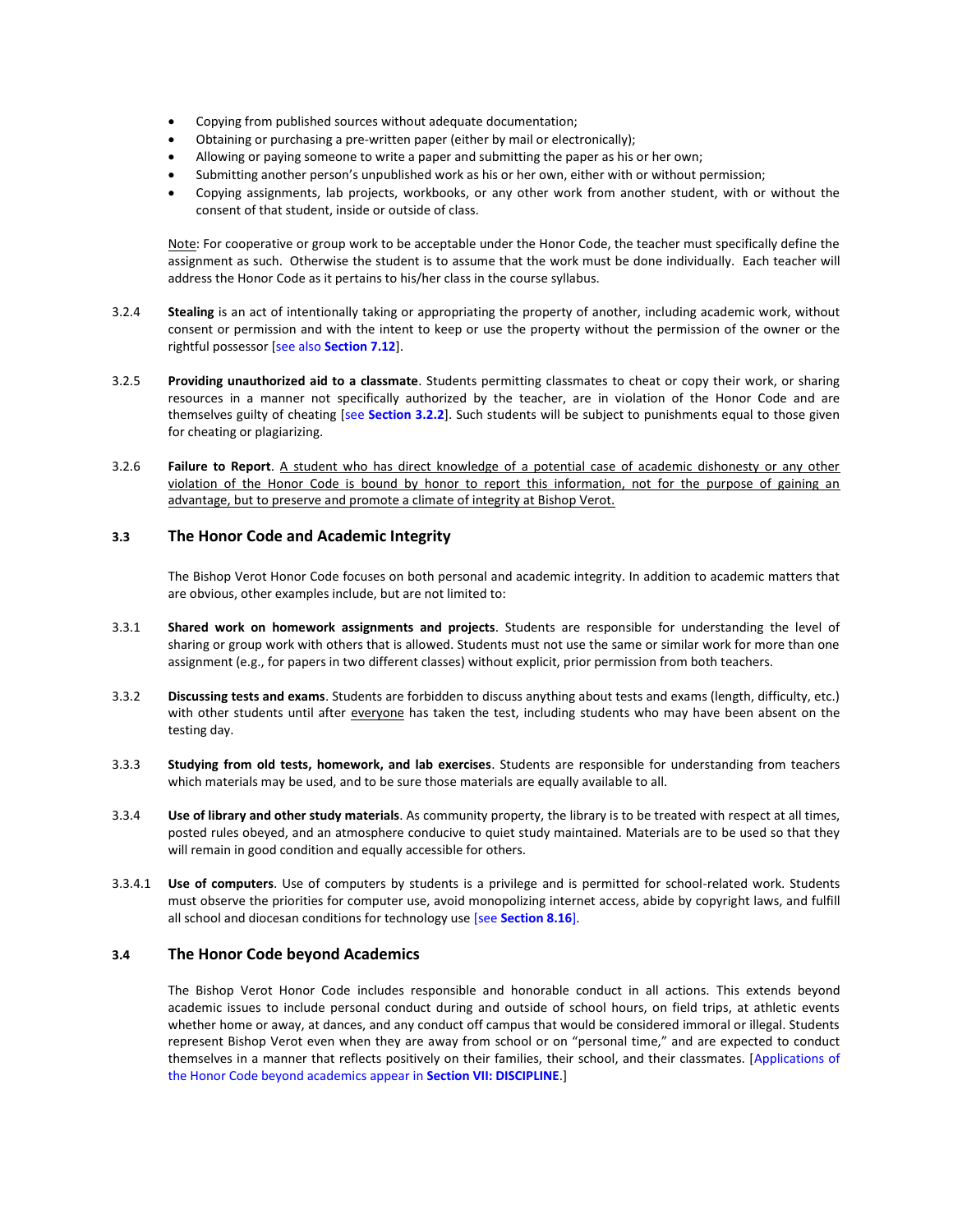### **3.5 Reporting Violations**

- 3.5.1 **Student Obligation to Report Violations.** The Honor Code obliges students to report suspected or observed violations of integrity by means of a signed letter to the Dean of Students within one week of the suspected violation. Written reports must name or describe the person suspected of the violation.
- 3.5.2 **Meeting with the Dean.** Students are welcome to discuss concerns about a suspected violation with the Dean of Students before deciding whether to make a written report. However, the Dean of Students is not obligated to investigate the matter any further without receiving a written report of a suspected violation. The privacy of individuals presenting verbal or written concerns will be carefully guarded. The Dean of Students is free to use his judgment regarding the investigation of verbal reports.
- 3.5.3 **Anonymous letters or e-mails** reporting violations and unsubstantiated rumors, whether from students, parents, or staff, will be dismissed. In many cases these violate the very climate of integrity and spirit of community the Honor Code is designed to safeguard. This approach may be indicative of a mistrust of the administration and the Honor Code process, and invites irresponsible or slanderous reporting based on rumors rather than facts.
- 3.5.4 **Teachers** are obligated to report any violation of the Honor Code to the Dean of Students within 24 hours.

#### 3.6 **Procedures to Address Violations**

Suspected violations are approached and resolved in consideration of their severity and the student's disciplinary history. Once a suspected violation has been brought to the attention of the Dean of Students, he will decide whether any further investigation is warranted. Some allegations are brought in such a vague way that there is no way to investigate further, and the matter must be dropped. If there is going to be further investigation, the Dean will notify the person suspected of the violation. The Dean also will also review the disciplinary record of the person suspected to see if there are any previous violations that would preclude a "one-time teacher-student resolution."

**3.6.1 One-Time Teacher-Student Resolution. If** the suspected violation is minimal, such that it would not put the student at risk of suspension or expulsion (e.g., inadvertent omission of a citation or improper citation, minor misunderstanding about group work or use of unauthorized materials), and when the student has not committed any previous violations, it may be possible to resolve the situation at the level of the teacher and the student. The first stage in this process is for the teacher to report the violation to the Dean of Students to determine (A) that the suspected violation is in fact minimal, and (B) that the student has not previously been accused of any violations Once the Dean of Students has determined that a teacher resolution is appropriate, the teacher will impose appropriate grade sanctions and issue the student a detention.

The Dean of Students serves as a clearinghouse for Honor Code violations, so that (A) there is consistency in defining what violations are "minimal," (B) the consequences for various types of violations are consistent, and (C) repeated violations by the same student in different classes don't go unnoticed. When these conditions are met, the teacher may impose consequences for the violation (and inform the Dean of Students what those consequences are). These could include receiving reduced or failing grades (or a zero) on the assignment, repeating one or more assignments, and/or completing a separate assignment intended to inform the student about academic integrity (e.g., a paper analyzing the consequences of failure to cite sources properly).

Teachers who do not want to use this option are not obligated to do so and may refer the case immediately to an administrative hearing.

3.6.2 **Administrative Hearing**. If the suspected violation is not "minimal," if there have been previous violations, if the teacher chooses not to resolve the case, or if the student disagrees with the teacher's proposed resolution, the case goes to an administrative hearing. The Dean of Students in consultation with the Principal handles alleged nonacademic violations.

The Dean of Students and Dean of Academics will hear from the student accused of the violation and the person making the allegation and review any relevant documents (e.g., comparing works alleged to have been copied). Although usually these proceedings will take place face to face, it may sometimes be necessary to receive information by phone or email to resolve the case in a timely way (such as before the beginning of a new semester). The Dean of